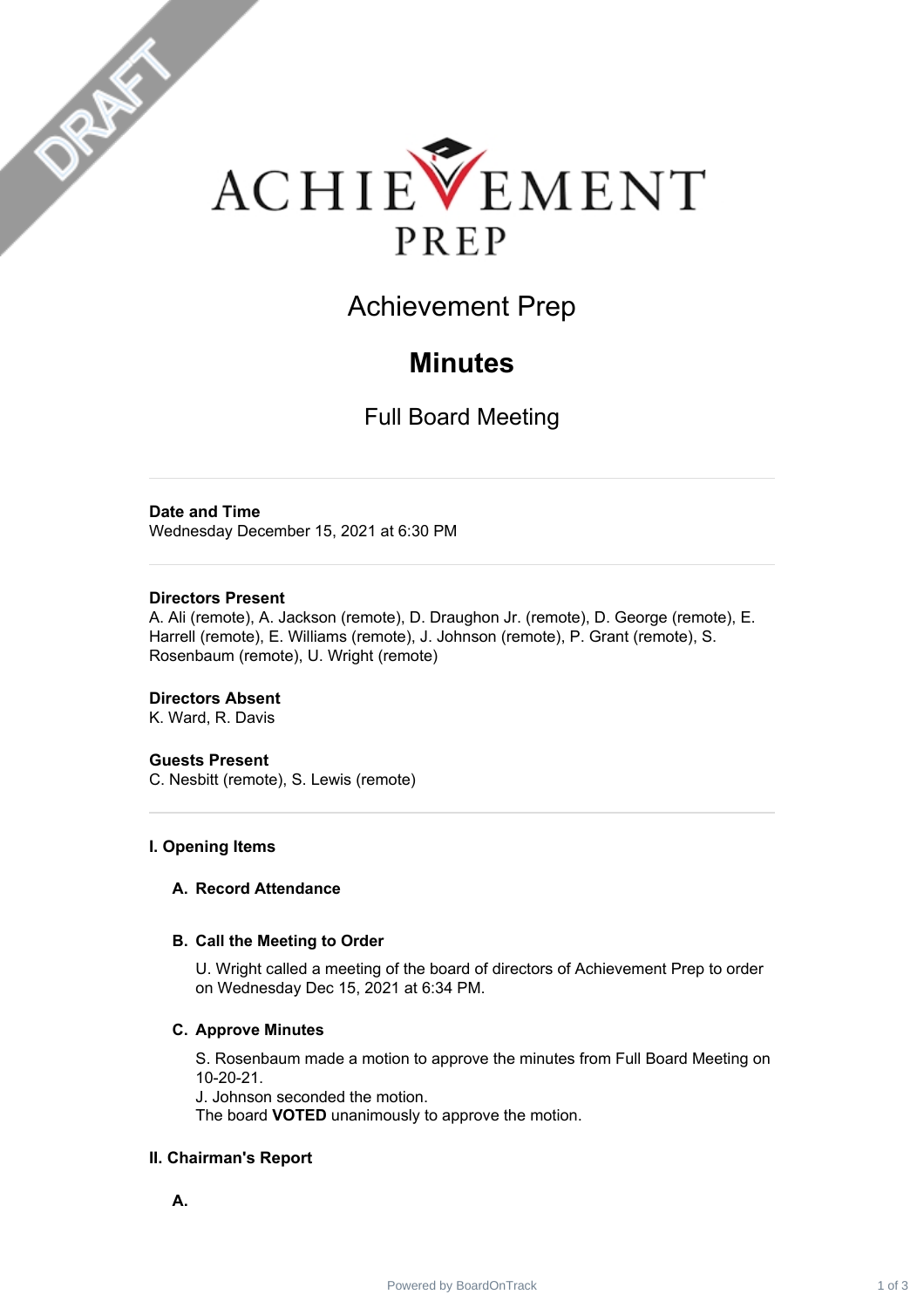#### **Retreat Follow-Up**

Ursula recapped our Board Retreat, facilitated by an external partner on December 4th.

Specifics regarding the small group work done by Trustees was surfaced including -

- Trust
- Respect
- Commitment

(All other summary information can be found under "Documents" for this same meeting.)

#### **III. School Report**

#### **A. A Look at Data**

Lewis shared PMF projection data, showing double growth (K-2) from last school year this time and minimal growth in proficiency across 3rd grade. She discussed plans to address the rate and pace at which movement is happening, including - Address of Board Prep - Indians Meeting - Minutes - Wednesday December 15, 2022 at 6:30 PM<br>**Referent Professor Contract 2** of 3 Achievement Prep - Fundament Prep - Fundament Meeting - Minutes and<br>Powerfull at experiment Af

- greater attention to data via data monitoring in classrooms
- differentiated coaching of struggling teachers
- upcoming tutoring, etc.

A question regarding staffing surfaced and Trustees provided great feedback and tips to taking our selection process to the next level.

#### **B. Internet-Use Policy**

Nesbitt spoke to APrep's partnership with e-rate and its tech benefits. The Board will read our 2-page Internet-use Policy document and electronically vote to approve them; thereby, backing our continued partnership with E-rate.

#### **IV. Finance Report**

#### **A. Report Out from the Finance Committee**

Susie reported out on finances - good standing.

# **V. Executive Session**

#### **A. CEO Search Update(s)**

Next steps in the CEO search discussed.

#### **VI. Closing Items**

#### **A. Adjourn Meeting**

There being no further business to be transacted, and upon motion duly made, seconded and approved, the meeting was adjourned at 8:07 PM.

Respectfully Submitted,